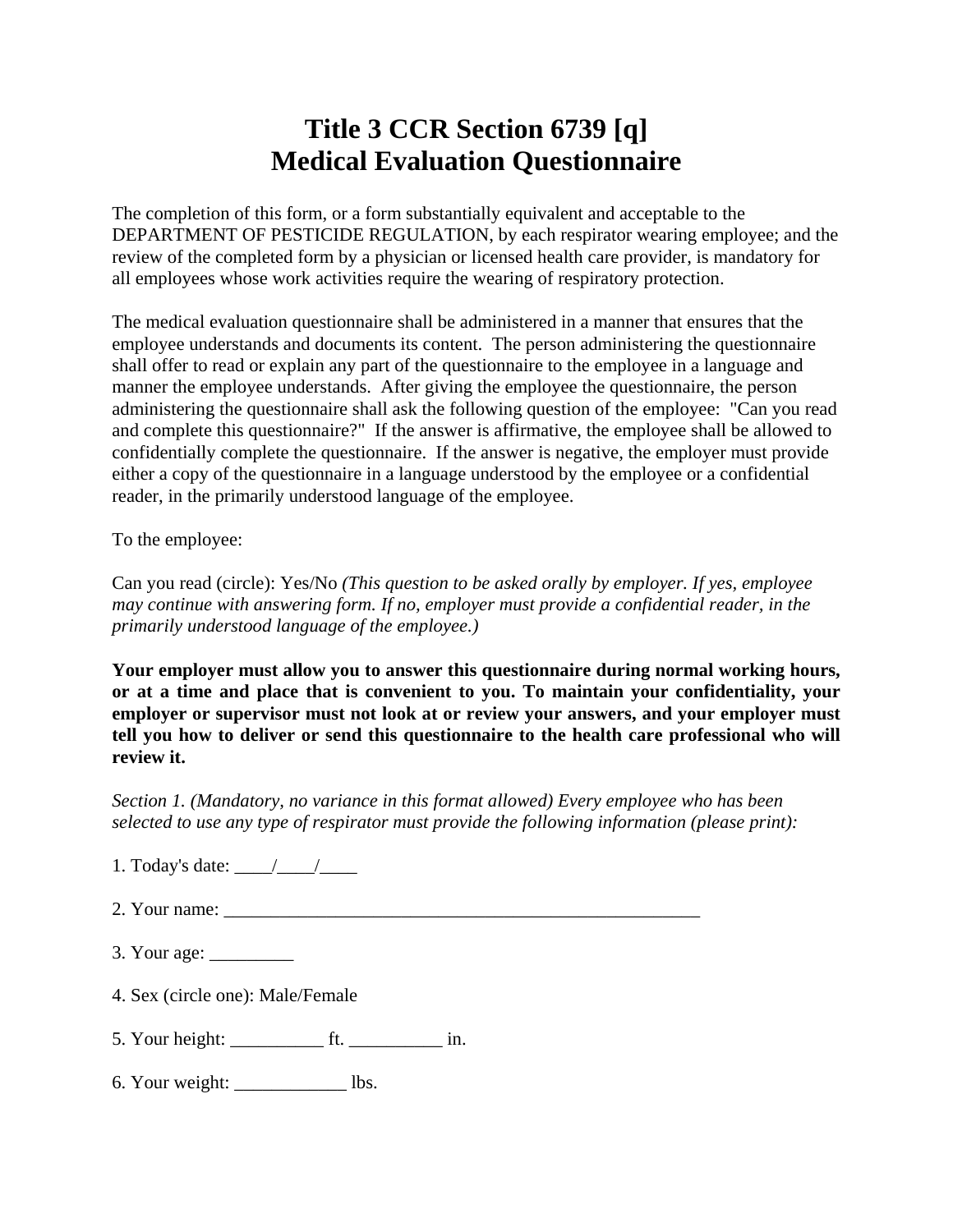- 7. Your job title:
- 8. How can you be reached by the health care professional who reviews this questionnaire?  $\overline{\phantom{a}}$  , and the contribution of the contribution of the contribution of the contribution of the contribution of the contribution of the contribution of the contribution of the contribution of the contribution of the
- 9. If by phone, the best time to call is Morning/Afternoon/Evening/Night at: (include the area code): \_\_\_ \_\_\_ \_\_\_ -\_\_\_ \_\_\_ \_\_\_-\_\_\_ \_\_\_ \_\_\_ \_\_\_
- 10. Has your employer told you how to contact the health care professional who will review this questionnaire (circle one): Yes/No
- 11. Check the type of respirator you will use (you can check more than one category):
	- a. N, R, or P disposable respirator (filter-mask, noncartridge type only).
	- b. Half-face respirator (particulate or vapor filtering or both)
	- c. Full-face respirator (particulate or vapor filtering or both)
	- d. Powered air purifying respirator (PAPR)
	- e. Self contained breathing apparatus (SCBA)
	- f. Supplied air respirator (SAR)
	- g. Other
- 12. Have you worn a respirator (circle one): Yes/No

If "yes," what type(s):

- a. N, R, or P disposable respirator (filter-mask, noncartridge type only).
- b. Half-face respirator (particulate or vapor filtering or both)
- c. Full-face respirator (particulate or vapor filtering or both)
- d. Powered air purifying respirator (PAPR)
- e. Self contained breathing apparatus (SCBA)
- f. Supplied air respirator (SAR)
- g. Other

*Section 2. (Mandatory) Every employee who has been selected to use any type of respirator must answer questions 1 through 8 below (please circle "yes" or "no").* 

1. Do you currently smoke tobacco or have you smoked tobacco in the last month: Yes/No

#### *2. Have you ever had any of the following conditions?*

- a. Seizures (fits): Yes/No
- b. Allergic reactions that interfere with your breathing: Yes/No
- c. Claustrophobia (fear of closed-in places): Yes/No
- d. Trouble smelling odors: Yes/No/Do not know
- e. Diabetes (sugar disease): Yes/No/Do not know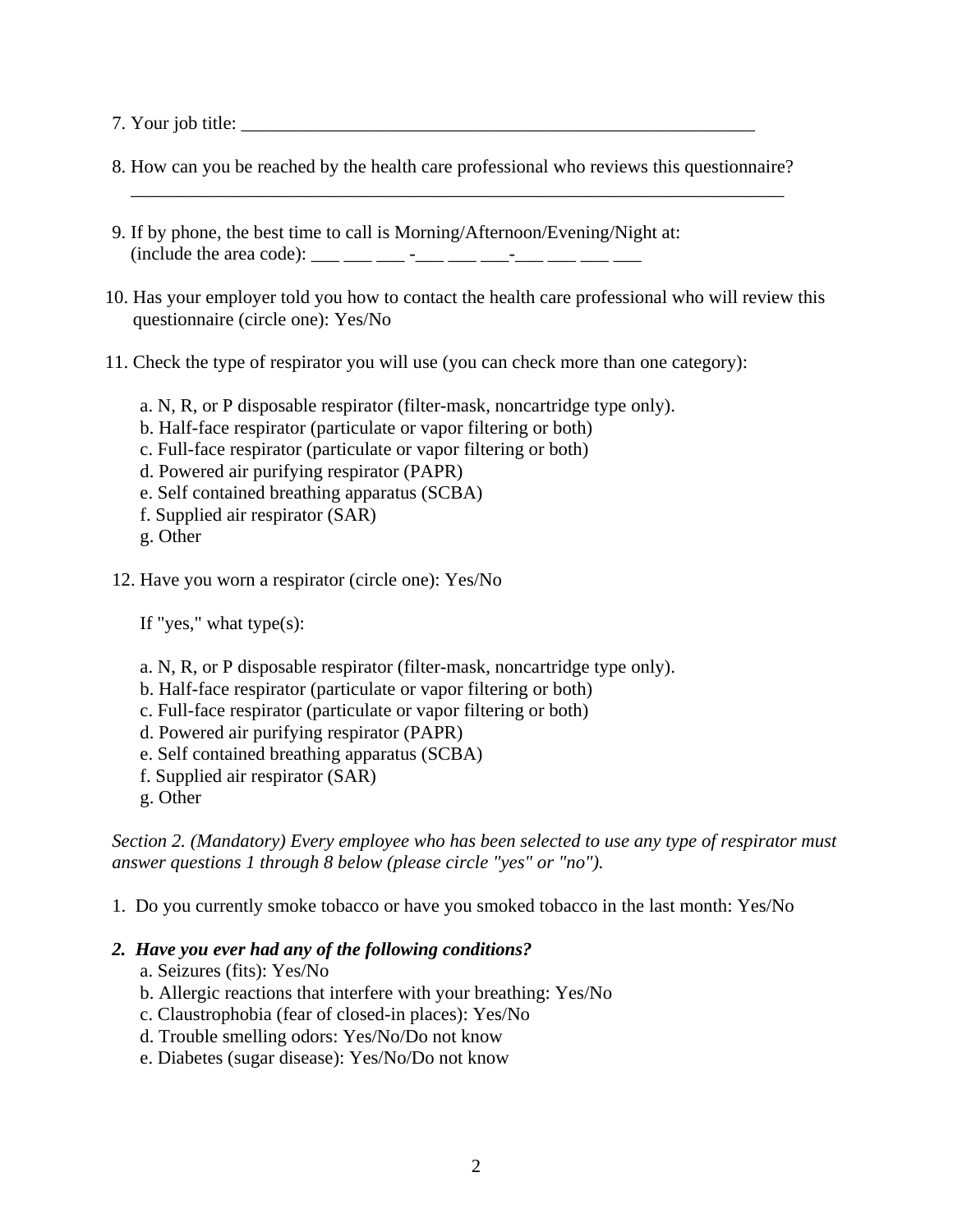#### *3. Have you ever had any of the following pulmonary or lung problems?*

- a. Asbestosis: Yes/No
- b. Asthma: Yes/No
- c. Chronic bronchitis: Yes/No
- d. Emphysema: Yes/No
- e. Pneumonia: Yes/No
- f. Tuberculosis: Yes/No
- g. Silicosis: Yes/No
- h. Pneumothorax (collapsed lung): Yes/No
- i. Lung cancer: Yes/No
- j. Broken ribs: Yes/No
- k. Any chest injuries or surgeries: Yes/No
- l. Any other lung problem that you have been told about: Yes/No

### *4. Do you currently have any of the following symptoms of pulmonary or lung illness?*

- a. Shortness of breath: Yes/No
- b. Shortness of breath when walking fast on level ground or walking up a slight hill or incline: Yes/No
- c. Shortness of breath when walking with other people at an ordinary pace on level ground: Yes/No
- d. Have to stop for breath when walking at your own pace on level ground: Yes/No
- e. Shortness of breath when washing or dressing yourself: Yes/No
- f. Shortness of breath that interferes with your job: Yes/No
- g. Coughing that produces phlegm (thick sputum): Yes/No
- h. Coughing that wakes you early in the morning: Yes/No
- i. Coughing that occurs mostly when you are lying down: Yes/No
- j. Coughing up blood in the last month: Yes/No
- k. Wheezing: Yes/No
- l. Wheezing that interferes with your job: Yes/No
- m. Chest pain when you breathe deeply: Yes/No
- n. Any other symptoms that you think may be related to lung problems: Yes/No
- 5. Have you ever had any of the following cardiovascular or heart problems?
	- a. Heart attack: Yes/No
	- b. Stroke: Yes/No
	- c. Angina (pain in chest): Yes/No
	- d. Heart failure: Yes/No
	- e. Swelling in your legs or feet (not caused by walking): Yes/No
	- f. Irregular heart beat (an arrhythmia): Yes/No/Do not know.
	- g. High blood pressure: Yes/No/Do not know
	- h. Any other heart problem that you have been told about: Yes/No
- 6. Have you ever had any of the following cardiovascular or heart symptoms?
	- a. Frequent pain or tightness in your chest: Yes/No
	- b. Pain or tightness in your chest during physical activity: Yes/No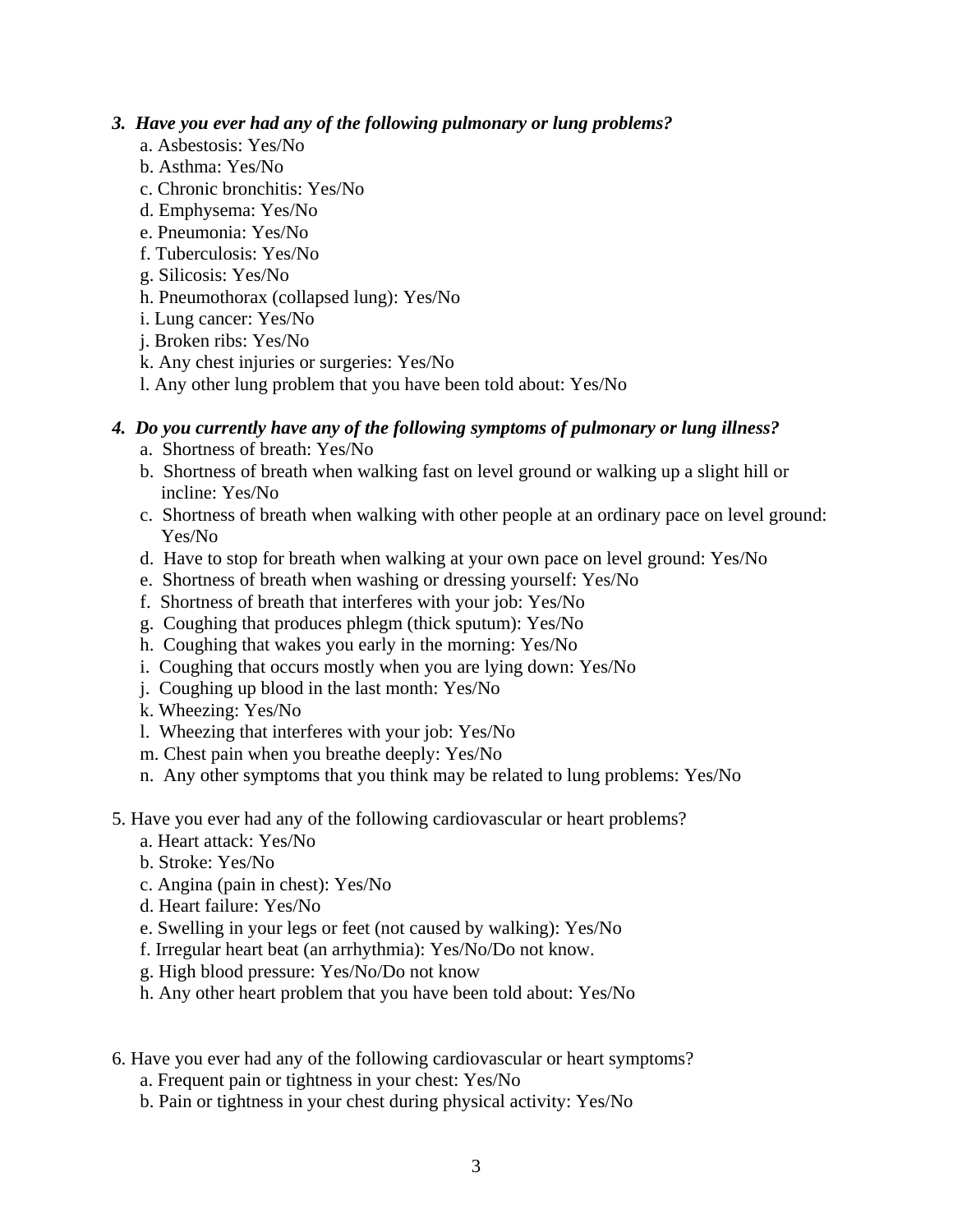- c. Pain or tightness in your chest that interferes with your job: Yes/No
- d. In the past two years, have you noticed your heart skipping or missing a beat: Yes/No
- e. Heartburn or indigestion that is not related to eating: Yes/No
- f. Any other symptoms that you think may be related to heart or circulation problems: Yes/No
- 7. Do you currently take medication for any of the following problems?
	- a. Breathing or lung problems: Yes/No
	- b. Heart trouble: Yes/No
	- c. Blood pressure: Yes/No
	- d. Seizures (fits): Yes/No
- 8. If you have used a respirator, have you ever had any of the following problems?
	- *(If you have never used a respirator, check the following space and go to question 9:)*
	- a. Eye irritation: Yes/No
	- b. Skin allergies or rashes: Yes/No
	- c. Anxiety: Yes/No
	- d. General weakness or fatigue: Yes/No
	- e. Breathing difficulty: Yes/No
	- f. Any other problem that interferes with your use of a respirator: Yes/No
- 9. Would you like to talk to the health care professional who will review this questionnaire about your answers to this questionnaire: Yes/No

Questions 10-15 must be answered by every employee who has been selected to use either a fullfacepiece respirator or a self-contained breathing apparatus (SCBA). For employees who have been selected to use other types of respirators, answering this question is voluntary.

10. Have you ever lost vision in either eye (temporarily or permanently): Yes/No

- 11. Do you currently have any of the following vision problems?
	- a. Wear contact lenses: Yes/No
	- b. Wear glasses: Yes/No
	- c. Color blind: Yes/No
	- d. Any other eye or vision problem: Yes/No
- 12. Have you ever had an injury to your ears, including a broken ear drum: Yes/No
- 13. Do you currently have any of the following hearing problems?
	- a. Difficulty hearing: Yes/No
	- b. Wear a hearing aid: Yes/No
	- c. Any other hearing or ear problem: Yes/No
- 14. Have you ever had a back injury: Yes/No
- 15. Do you currently have any of the following musculoskeletal problems?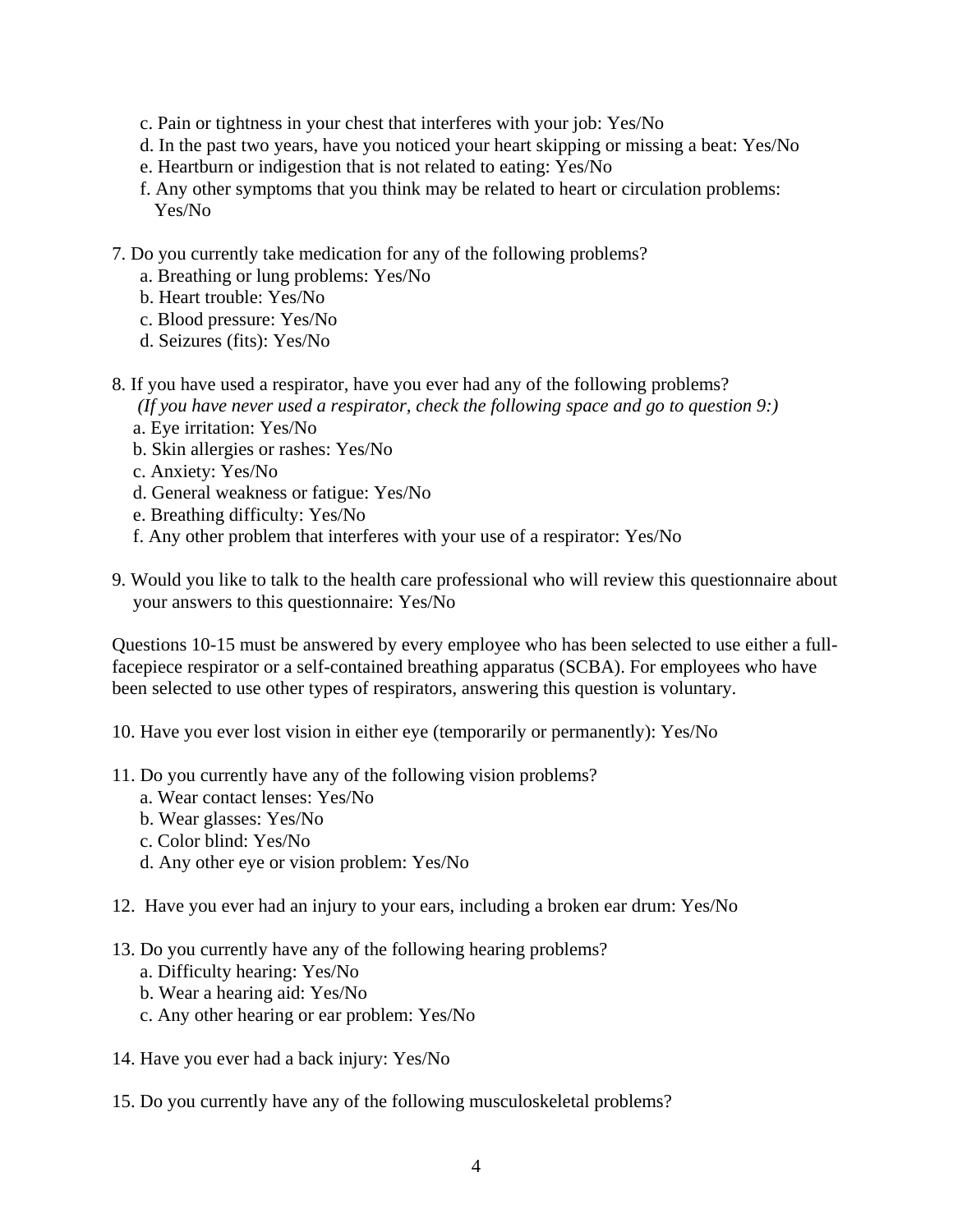- a. Weakness in any of your arms, hands, legs, or feet: Yes/No
- b. Back pain: Yes/No
- c. Difficulty fully moving your arms and legs: Yes/No
- d. Pain and stiffness when you lean forward or backward at the waist: Yes/No
- e. Difficulty fully moving your head up or down: Yes/No
- f. Difficulty fully moving your head side to side: Yes/No
- g. Difficulty bending at your knees: Yes/No
- h. Difficulty squatting to the ground: Yes/No
- i. Difficulty climbing a flight of stairs or a ladder carrying more than 25 lbs: Yes/No
- j. Any other muscle or skeletal problem that interferes with using a respirator: Yes/No

At the discretion of the PLHCP, if further information is required to ascertain the employee's health status and suitability for wearing respiratory protection, the PLHPC may include and require the questionnaire found in Title 8, California Code of Regulations, section 5144, Appendix C, Part B, Questions 1-19.